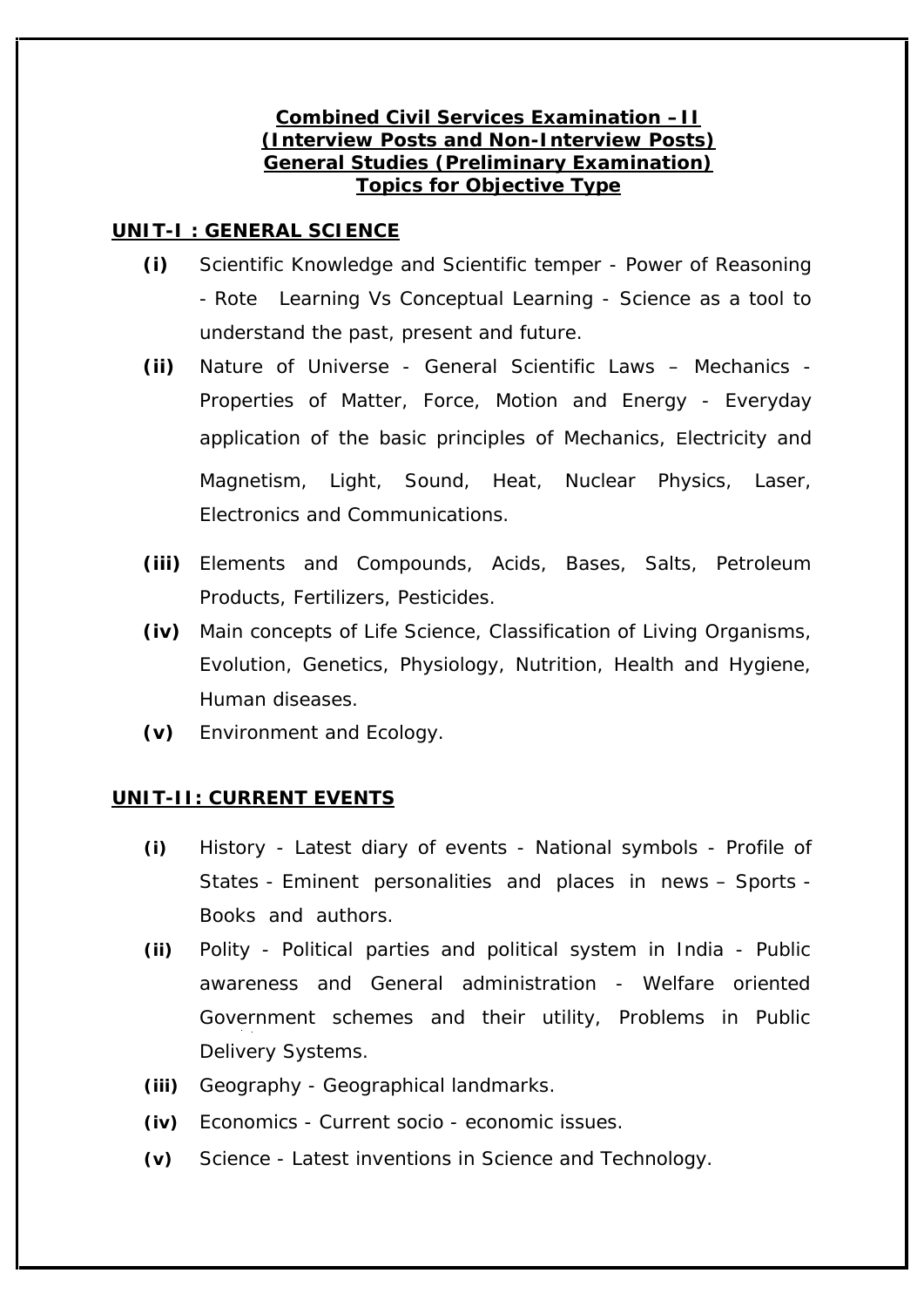## **UNIT- III: GEOGRAPHY OF INDIA**

- **(i)** Location Physical features Monsoon, rainfall, weather and climate - Water resources - Rivers in India - Soil, minerals and natural resources - Forest and wildlife - Agricultural pattern.
- **(ii)** Transport Communication.
- **(iii)** Social geography Population density and distribution Racial, linguistic groups and major tribes.
- **(iv)** Natural calamity Disaster Management Environmental pollution: Reasons and preventive measures – Climate change – Green energy.

## **UNIT – IV: HISTORY AND CULTURE OF INDIA**

- **(i)** Indus valley civilization Guptas, Delhi Sultans, Mughals and Marathas - Age of Vijayanagaram and Bahmani Kingdoms - South Indian history.
- **(ii)** Change and Continuity in the Socio Cultural History of India.
- **(iii)** Characteristics of Indian culture, Unity in diversity Race, language, custom.
- **(iv)** India as a Secular State, Social Harmony.

## **UNIT-V: INDIAN POLITY**

- **(i)** Constitution of India Preamble to the Constitution Salient features of the Constitution - Union, State and Union Territory.
- **(ii)** Citizenship, Fundamental rights, Fundamental duties, Directive Principles of State Policy.
- **(iii)** Union Executive, Union legislature State Executive, State Legislature – Local governments, Panchayat Raj.
- **(iv)** Spirit of Federalism: Centre State Relationships.
- **(v)** Election Judiciary in India Rule of law.
- **(vi)** Corruption in public life Anti-corruption measures Lokpal and LokAyukta - Right to Information -Empowerment of women - Consumer protection forums, Human rights charter.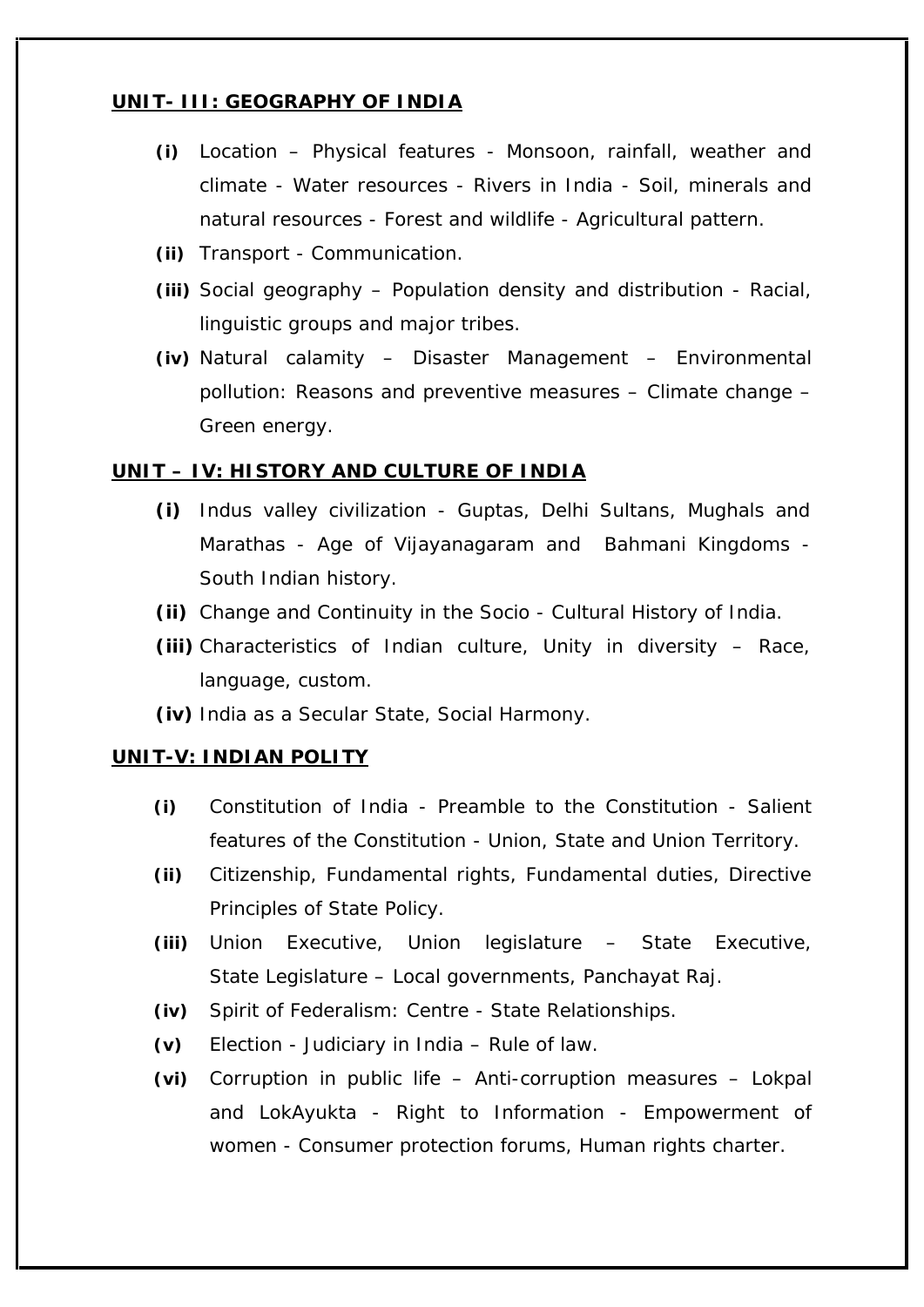## **UNIT-VI: INDIAN ECONOMY**

- **(i)** Nature of Indian economy Five year plan models an assessment – Planning Commission and Niti Ayog.
- **(ii)** Sources of revenue Reserve Bank of India Fiscal Policy and Monetary Policy - Finance Commission – Resource sharing between Union and State Governments - Goods and Services Tax.
- **(iii)** Structure of Indian Economy and Employment Generation, Land reforms and Agriculture - Application of Science and Technology in agriculture - Industrial growth - Rural welfare oriented programmes – Social problems – Population, education, health, employment, poverty.

## **UNIT-VII: INDIAN NATIONAL MOVEMENT**

- **(i)** National renaissance Early uprising against British rule Indian National Congress - Emergence of leaders – B.R.Ambedkar, Bhagat Singh, Bharathiar, V.O.Chidambaranar, Jawaharlal Nehru, Kamarajar, Mahatma Gandhi, Maulana Abul Kalam Azad, Thanthai Periyar, Rajaji, Subash Chandra Bose and others.
- **(ii)** Different modes of Agitation: Growth of Satyagraha and Militant movements.
- **(iii)** Communalism and partition.

**UNIT- VIII : History, Culture, Heritage and Socio - Political Movements in Tamil Nadu**

- **(i)** History of Tamil Society, related Archaeological discoveries, Tamil Literature from Sangam age till contemporary times.
- **(ii)** Thirukkural : (a) Significance as a Secular literature
	- (b) Relevance to Everyday Life
	- (c) Impact of Thirukkural on Humanity
	- (d) Thirukkural and Universal Values Equality, Humanism, etc
	- (e) Relevance to Socio Politico Economic affairs
	- (f ) Philosophical content in Thirukkural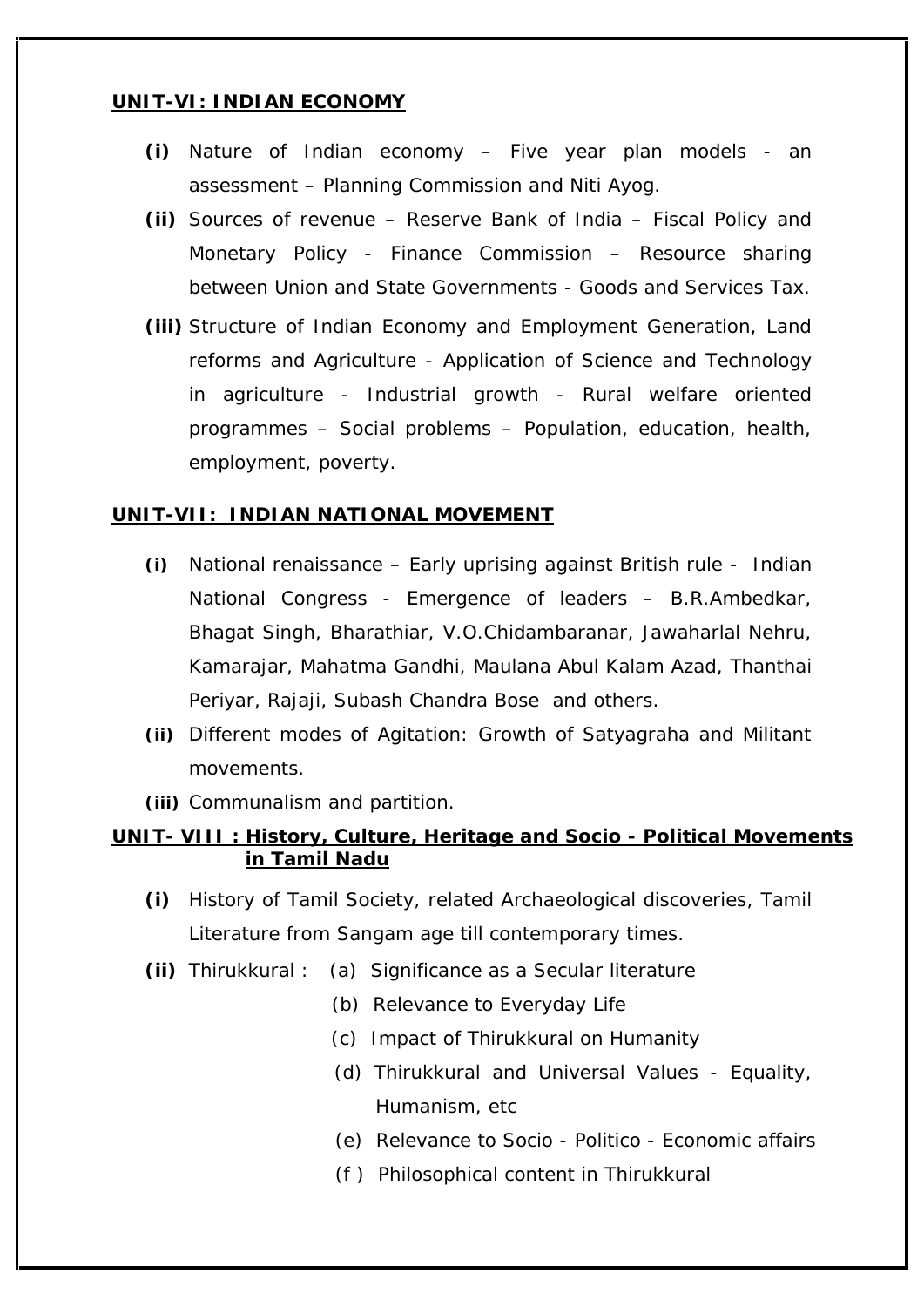- **(iii)** Role of Tamil Nadu in freedom struggle Early agitations against British Rule - Role of women in freedom struggle.
- **(iv)** Evolution of 19th and 20th Century Socio-Political movements in Tamil Nadu - Justice Party, Growth of Rationalism - Self Respect Movement, Dravidian movement and Principles underlying both these movements, Contributions of Thanthai Periyar and Perarignar Anna.

## **UNIT – IX : Development Administration in Tamil Nadu**

- **(i)** Human Development Indicators in Tamil Nadu and a comparative assessment across the Country – Impact of Social Reform movements in the Socio - Economic Development of Tamil Nadu.
- **(ii)** Political parties and Welfare schemes for various sections of people – Rationale behind Reservation Policy and access to Social Resources - Economic trends in Tamil Nadu – Role and impact of social welfare schemes in the Socio - economic development of Tamil Nadu.
- **(iii)** Social Justice and Social Harmony as the Cornerstones of Socio - Economic development.
- **(iv)** Education and Health systems in Tamil Nadu.
- **(v)** Geography of Tamil Nadu and its impact on Economic growth.
- **(vi)** Achievements of Tamil Nadu in various fields.
- **(vii)** e-governance in Tamil Nadu.

## **UNIT-X: APTITUDE AND MENTAL ABILITY**

- **(i)** Simplification Percentage -Highest Common Factor (HCF) Lowest Common Multiple (LCM).
- **(ii)** Ratio and Proportion.
- **(iii)** Simple interest Compound interest Area Volume -Time and Work.
- **(iv)** Logical Reasoning Puzzles-Dice -Visual Reasoning Alpha numeric Reasoning – Number Series.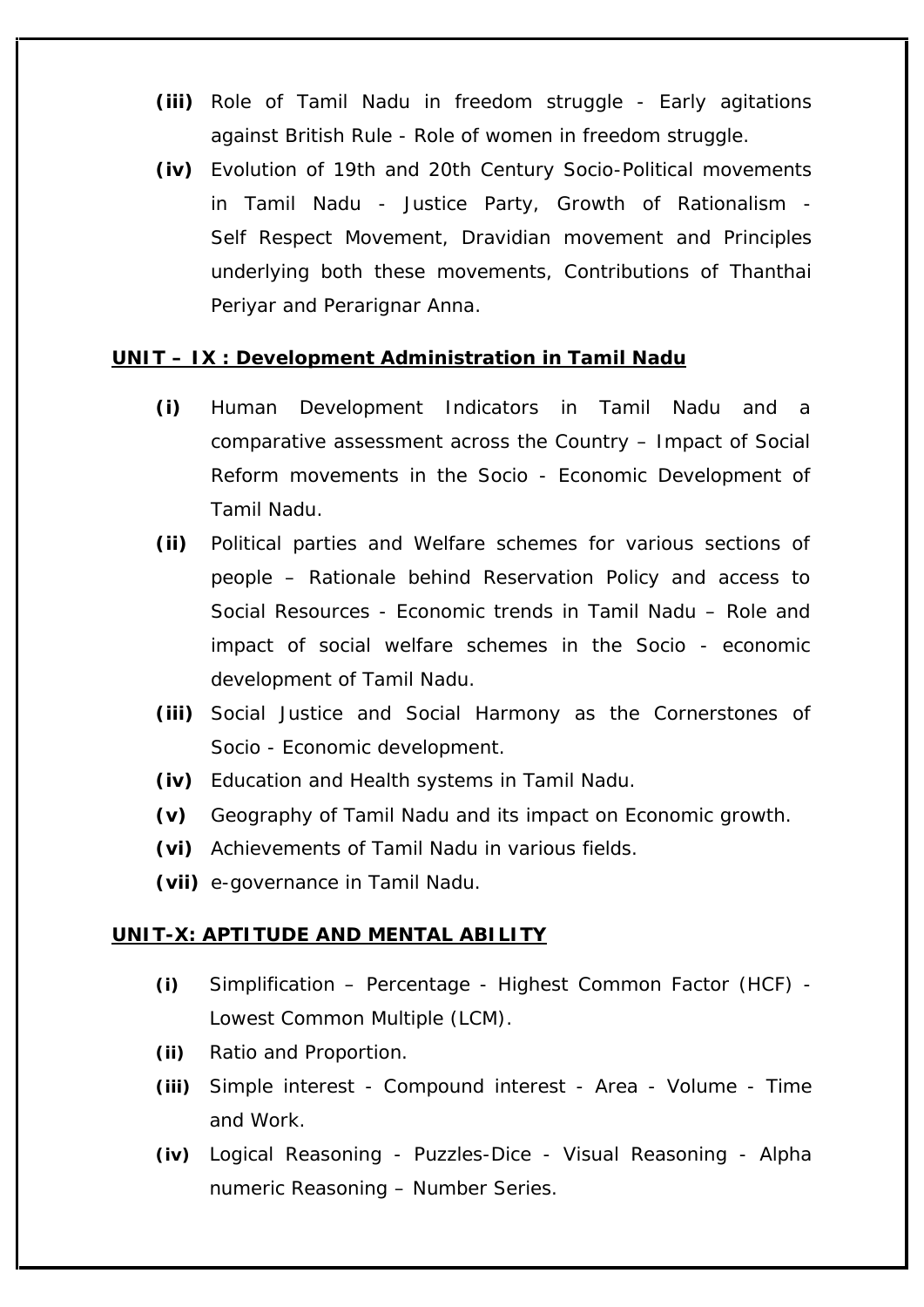## **Combined Civil Services Examination –II (Interview Posts and Non-Interview Posts) Main Written Examination (Descriptive type)**

## **Paper-I Titles for Examination**

Title 1 - Tamil to English translation

Title 2 - English to Tamil translation

## **Paper-II**

# **Titles for Examination**

- Title 1 Precis writing
- Title 2 Comprehension
- Title 3 Hints Development
- Title 4 Essay writing on the following topics from 'Thirukkural'
	- (a) Significance as a Secular literature
	- (b) Relevance to Everyday Life
	- (c) Impact of Thirukkural on Humanity
	- (d) Thirukkural and Universal Values Equality, Humanism, etc.
	- (e) Relevance to Socio Politico Economic affairs
	- (f) Philosophical content in Thirukkural

Title 5 - Letter writing - Official

# **Syllabus for Examination**

# **History, Culture and Heritage of Tamil Nadu**

**[This syllabus applies for Paper-I (Title 1 and 2) and Paper-II (only for Titles 1 to 3 given above)]**

- 1.1 **Origin and Development of Tamil Civilization** From classical antiquity to modernity.
- 1.2 **Sangam Period Literature** along with the historical events related to Language Development.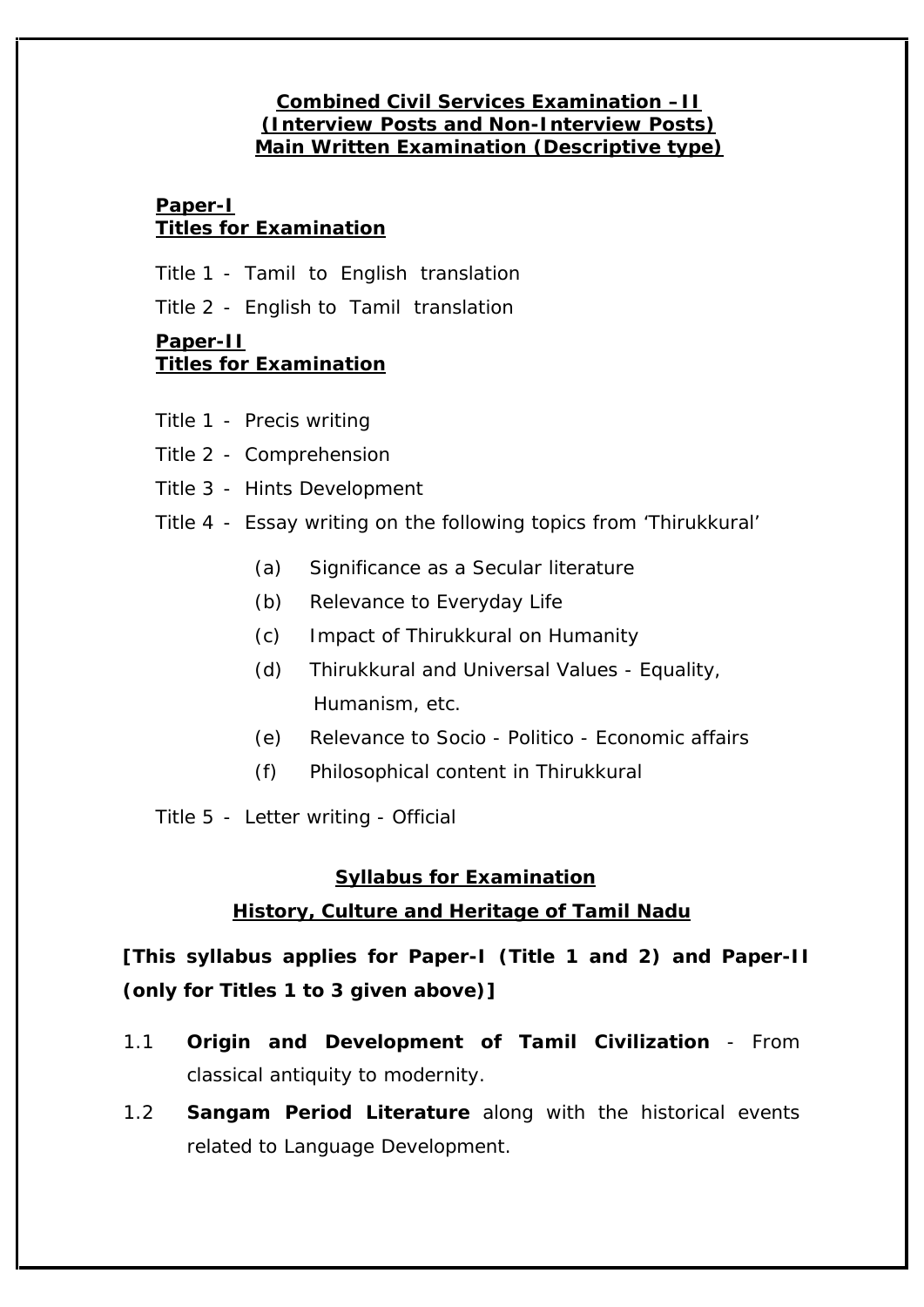- 1.3 **Musical Tradition of Tamil Nadu** Folklore music, dance, Musical instruments and folk drama - From classical age to post-modern age with its modifications.
- 1.4 **Dramatic Art Form** Street Theatre Folk Theatre Conventional Theatrical techniques.
- 1.5 **Socio-Economic History** Overseas trade evidence from classical literature like "Pattinapalai".
- 1.6 **Rationalist Movements** Dravidian Movement and Self Respect Movement.
- 1.7 **Contribution of Social Reform Movements** in the implementation of Social Welfare Measures and Socio-Economic Development of Tamil Nadu - Reservation Policy and its Benefits - Contribution of Social Justice and Social Harmony in the Socio Economic Development of Tamil Nadu.
- 1.8 **Feminism Socio feminism, Literary feminism Different** Concepts and Perceptions.
- 1.9 **Contemporary Tamil Language** Computer Tamil Diction Legal Tamil - Tamil as Administrative Language - New genres.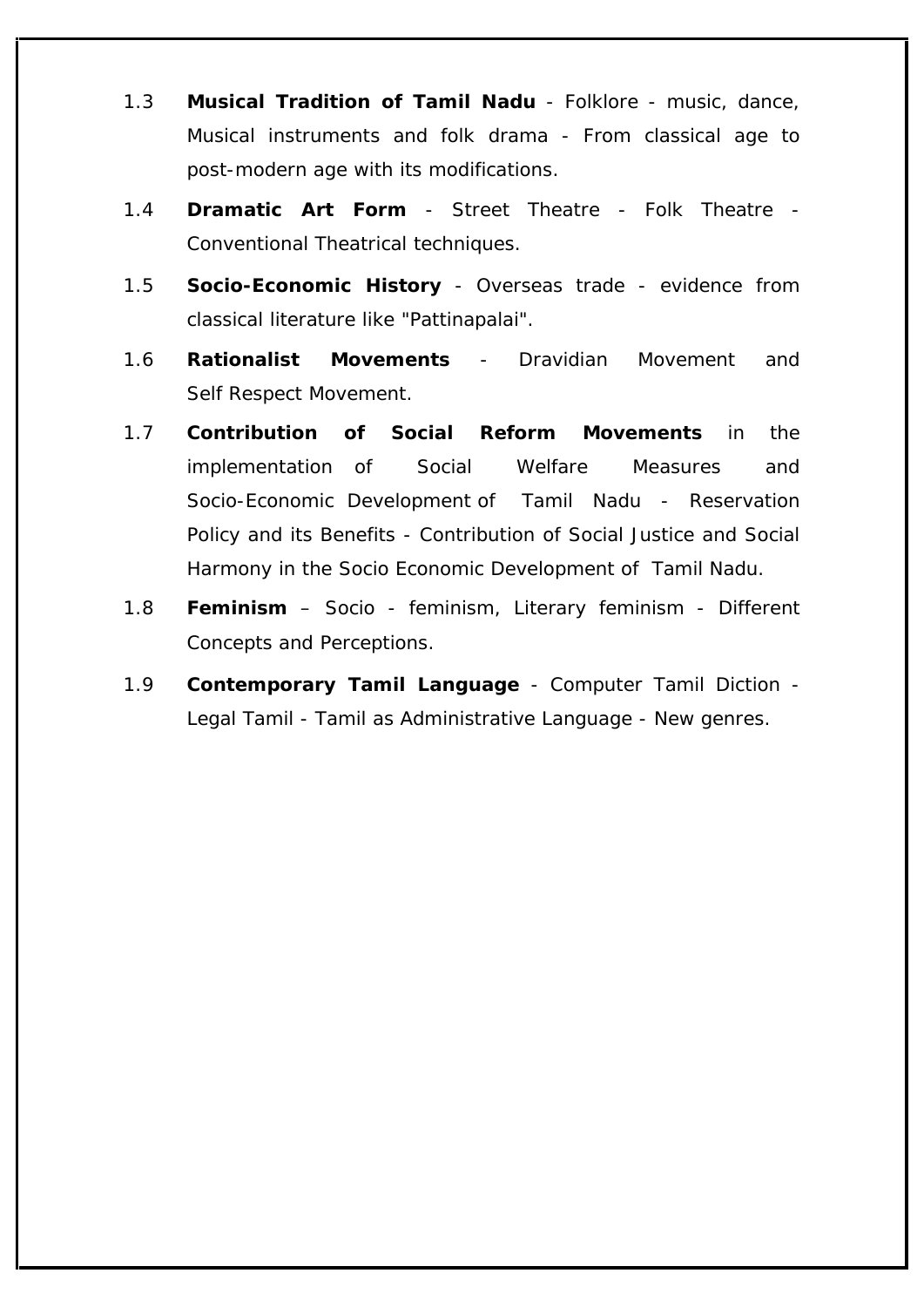## **COMBINED CIVIL SERVICES EXAMINATION-II (INTERVIEW POSTS AND NON-INTERVIEW POSTS) SCHEME OF EXAMINATION**

## **PRELIMINARY EXAMINATION (OBJECTIVE TYPE) (DEGREE STANDARD)**

| Subject                                                                                                            | Duration | Maximum<br><b>Marks</b> | Minimum<br>Qualifying<br>Marks for All<br>Communities |  |
|--------------------------------------------------------------------------------------------------------------------|----------|-------------------------|-------------------------------------------------------|--|
| <b>Preliminary Examination</b><br>(Objective Type)<br><b>General Studies</b><br>(Degree Standard)<br>$(175$ items) | 3 Hours  | 300                     | 90                                                    |  |
| Aptitude and Mental Ability<br>Test (S.S.L.C. Std.)<br>$(25$ items)<br>(Total - 200 items)                         |          |                         |                                                       |  |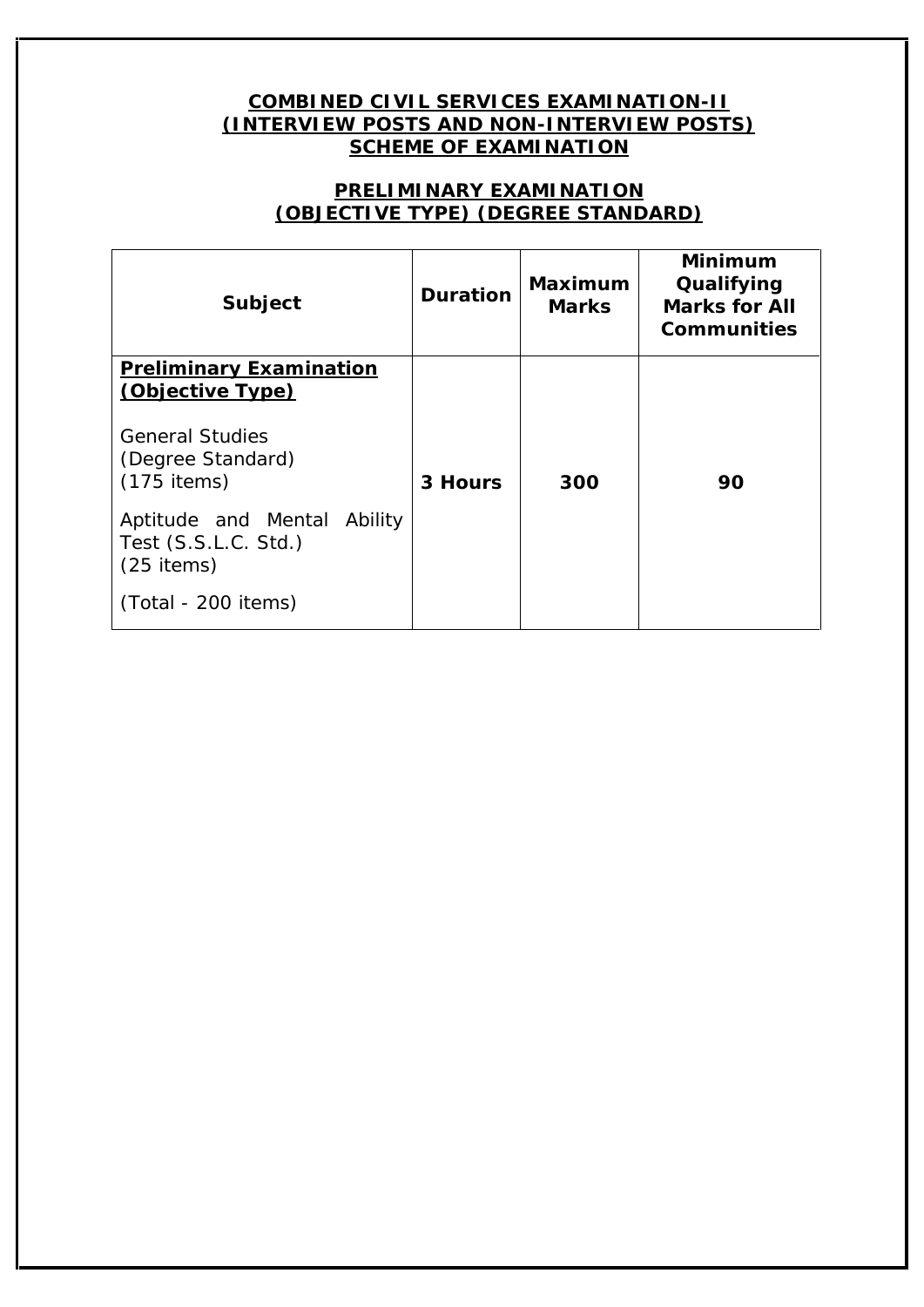# **REVISED SCHEME OF EXAMINATION**

# **Combined Civil Services Examination –II (Interview Posts and Non-Interview Posts)**

# **Scheme for Main Written Examination**

| PAPER - I                                              |                                          |                                                       |       |                       |                                                                                                                                                                                                                                    |  |
|--------------------------------------------------------|------------------------------------------|-------------------------------------------------------|-------|-----------------------|------------------------------------------------------------------------------------------------------------------------------------------------------------------------------------------------------------------------------------|--|
| (S.S.L.C. Standard)<br>(Duration: 1 Hours 30 Minutes)  |                                          |                                                       |       |                       |                                                                                                                                                                                                                                    |  |
| SI.<br>No.                                             | <b>Title</b>                             | Number<br>$\overline{of}$<br>questions<br>to be asked | Marks | Total<br><b>Marks</b> | Remarks                                                                                                                                                                                                                            |  |
| $\mathbf{1}$ .                                         | Tamil to English<br>Translation          | 2                                                     | 25    | 50                    | Total Marks -100<br>Minimum Qualifying<br>Marks $-25$                                                                                                                                                                              |  |
| 2.                                                     | English to Tamil<br>Translation          | 2                                                     | 25    | 50                    | (Answer sheets of the candidates)<br>who do not secure minimum<br>qualifying marks in Paper-I will<br>not be considered for the<br>evaluation of Paper-II)                                                                         |  |
| PAPER - II<br>(Degree Standard)<br>(Duration: 3 Hours) |                                          |                                                       |       |                       |                                                                                                                                                                                                                                    |  |
| $\mathbf{1}$ .                                         | Precis Writing                           | $\mathfrak{Z}$                                        | 20    | 60                    | Total Marks - 300                                                                                                                                                                                                                  |  |
| 2.                                                     | Comprehension                            | 3                                                     | 20    | 60                    | (This part has to be answered<br>fully<br>in<br>Tamil<br>or in English<br>alone)<br>(Marks secured in Paper-I will<br>not be considered for selection.<br>Marks secured in Paper-II<br>alone will be considered for<br>selection.) |  |
| 3.                                                     | <b>Hints</b><br>Development              | 3                                                     | 20    | 60                    |                                                                                                                                                                                                                                    |  |
| $\overline{4}$ .                                       | <b>Essay Writing</b><br>on 'Thirukkural' | 3                                                     | 20    | 60                    |                                                                                                                                                                                                                                    |  |
| 5.                                                     | Letter writing<br>(Official)             | 3                                                     | 20    | 60                    |                                                                                                                                                                                                                                    |  |

| For Interview Posts:                                            | For Non-Interview Posts:                            |
|-----------------------------------------------------------------|-----------------------------------------------------|
| Main Written Examination: 300 Marks<br>Oral Test: 40 Marks      | Main Written Examination: 300 Marks                 |
| Total Marks: $300+40 = 340$ Marks                               | Total Marks: 300                                    |
| Minimum Qualifying Marks<br>for all Communities: 102 out of 340 | Minimum Qualifying Marks<br>for all Communities: 90 |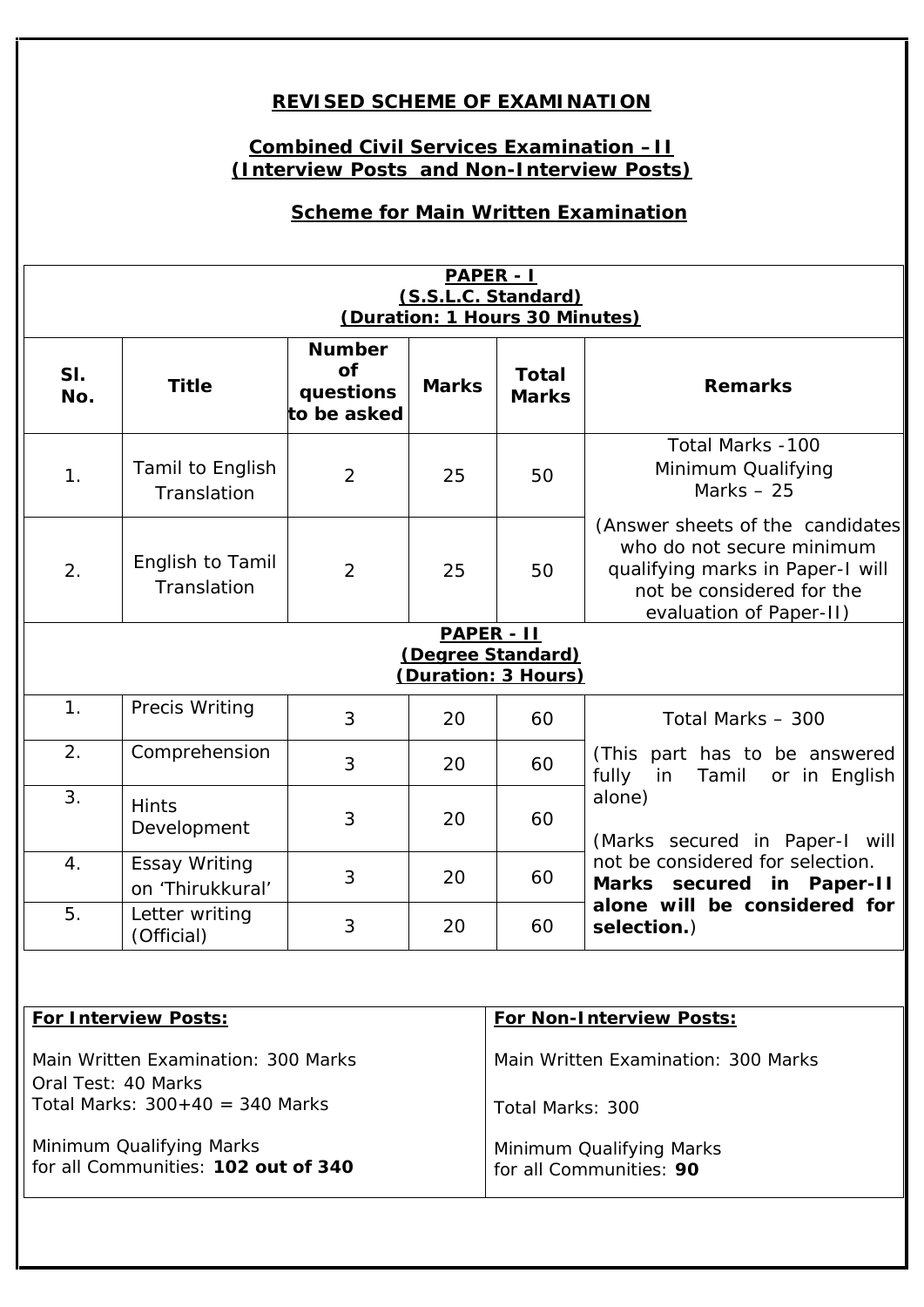## **- II (நேர்முகத்நேர்வு பேவிகள் மற்றும் நேர்முகத்நேர்வு அல்லாே )** <u>பொது அறிவு (முதல் நிலை தோ்வு)</u>

#### <u>கொள்குறி வகைகளுக்கான தலைப்புகள்</u>

#### **அலகு – I: கபாது அறிவியல்**

- **(i)** அறிவு மற்றும் பகுத்தறிதல் பபொருள் உணரொமல் கற்றலும் கருத்துணர்ந்து கற்றலும் - கடந்தகொலம், நிகழ்கொலம், எதிர்காலம் பற்றி புரிந்து கொள்வதற்கான ஒரு கருவி அறிவியல்.
- **(ii)** பபரண்டத்தின் இயல்பு பபொது அறிவியல் விதிகள் இயக்கவியல் பபொருளின் பண்புகள், விசை, இயக்கம் மற்றும் ஆற்றல் - இயக்கவியல், மின்னியல், கொந்தவியல், ஒளி, ஒலி, பவப்பம், அணுக்கரு இயற்பியல், லேசர் (LASER), மின்னணுவியல் மற்றும் தகவல் தொடர்பியல் ஆகியவற்றின் அடிப்படை கோட்பாடுகளின் பயன்பாடுகள்.
- **(iii)** தனிமங்களும் பைர்மங்களும், அமிலங்கள், கொரங்கள், உப்புகள், பபட்பரொலிய பபொருட்கள், உரங்கள், பகொல்லிகள்.
- **(iv)** உயிரியலின் முக்கியபகொட்பொடுகள், உயிர் உலகின் வசகப்பொடு, பரிணொமம், மரபியல், உடலியங்கியல், உணவியல், உடல் நலம் மற்றும் சுகொதொரம், மனிதபநொய்கள்.
- **(v)** சுற்றுப்புறச்சூழல் மற்றும் சூழலியல்.

### **அலகு - II: ேடப்பு ேிகழ்வுகள்**

- **(i)** வரலொறு நிகழ்வுகளின் பதொகுப்பு பதைியச் ைின்னங்கள் மாநிலங்கள் குறித்த விவரங்கள் - செய்திகளில் இடம்பெற்ற சிறந்த ஆளுசமகளும் இடங்களும் - விசளயொட்டு – ஆைிரியர்களும்.
- (ii) ஆட்சியியல் இந்தியாவில் அரசியல் கட்சிகளும் ஆட்சியியல் முறைமைகளும் - பொது விழிப்புணா்வும் (Public Awareness) பொது நிர்வொகமும் – நலன்ைொர் அரசுத் திட்டங்களும் அவற்றின் பயன்பொடும், பொது விநியோக அமைப்புகளில் நிலவும் சிக்கல்கள்.
- **(iii)** புவியியல் புவியியல் அசடயொளங்கள்.
- **(iv)** பபொருளொதொரம் தற்பபொசதய ைமூக பபொருளொதொர பிரச்ைிசனகள்.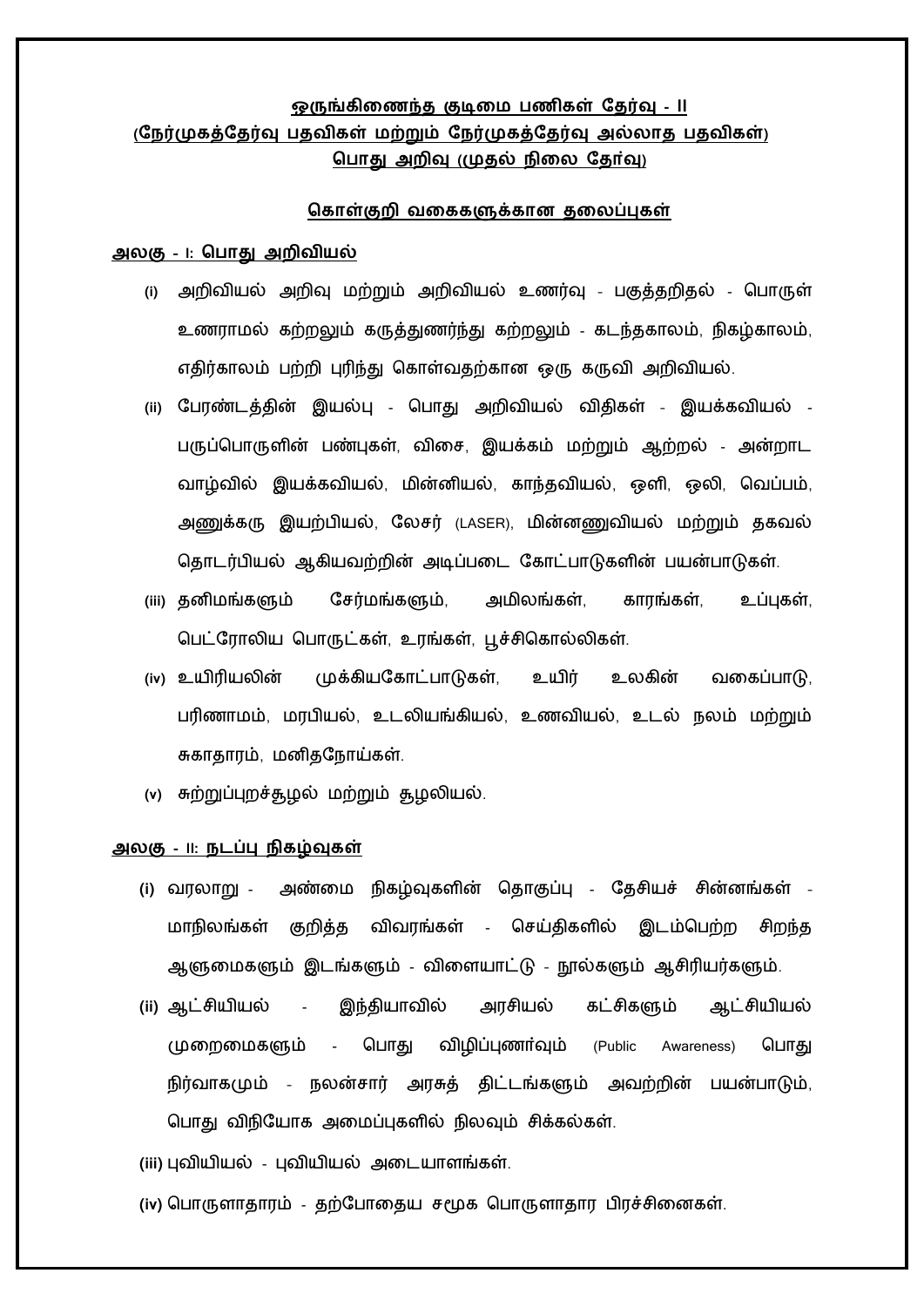**(v)** அறிவியல் – அறிவியல் மற்றும் பதொழில்நுட்பத்தில் கண்டுபிடிப்புகள்.

### அலகு - III: இந்தியாவின் புவியியல்

- (i) அமைவிடம் இயற்கை அமைவுகள் பருவமழை, மழைப்பொழிவு, வானிலை மற்றும் காலநிலை - நீர் வளங்கள் - இந்திய ஆறுகள் - மண், கனிம வளங்கள் மற்றும் இயற்கை வளங்கள் - காடு மற்றும் வன உயிரினங்கள் - வேளாண் முறைகள்.
- (ii) போக்குவரத்து தகவல் தொடர்பு.
- (iii) சமூகப் புவியியல் மக்கள் தொகை அடர்த்தி மற்றும் பரவல் இனம், மொழிக் குழுக்கள் மற்றும் முக்கியப் பழங்குடிகள்.
- (iv) இயற்கைப் பேரிடர் பேரிடர் மேலாண்மை சுற்றுச்சூழல் மாசுபடுதல்: காரணங்களும் தடுப்பு முறைகளும் - பருவநிலை மாற்றம் - பசுமை ஆற்றல்.

#### <u>அலகு - iv: இந்தியாவின் வரலாறும் பண்பாடும்</u>

- (i) சிந்துவெளி நாகரிகம் குப்தர்கள், தில்லி சுல்தான்கள், **முகலாயர்கள்** மற்றும் மராத்தியர்கள் - விஜயநகர மற்றும் பாமினி அரசுகளின் காலம் -தென் இந்திய வரலாறு.
- (ii) இந்திய சமூகப் பண்பாட்டு வரலாற்றில் மாற்றங்களும் தொடர்ச்சியும்.
- (iii) இந்தியப் பண்பாட்டின் இயல்புகள், வேற்றுமையில் ஒற்றுமை இனம், மொழி, வழக்காறு.
- (iv) இந்தியா ஒரு மதச்சார்பற்ற நாடு, சமூக நல்லிணக்கம்.

### <u>அலகு - v: இந்திய ஆட்சியியல்</u>

- (i) இந்திய அரசியலமைப்பு அரசியலமைப்பின் முகவுரை அரசியலமைப்பின் முக்கிய கூறுகள் - ஒன்றியம், மொநிலம் மற்றும் யூனியன் பிபரதைங்கள்.
- **(ii)** குடியுரிசம, அடிப்பசட உரிசமகள், அடிப்பசடக் கடசமகள், அரைின் பநறிமுசறக் பகொட்பொடுகள்.
- **(iii)** ஒன்றிய நிர்வொகம், ஒன்றிய மன்றம் மொநில நிர்வொகம், மொநில சட்டமன்றம் - உள்ளாட்சி அமைப்புகள், பஞ்சாயத்து ராஜ்.
- (iv) கூட்டாட்சியின் அடிப்படைத் தன்மைகள்: மத்திய மாநில உறவுகள்.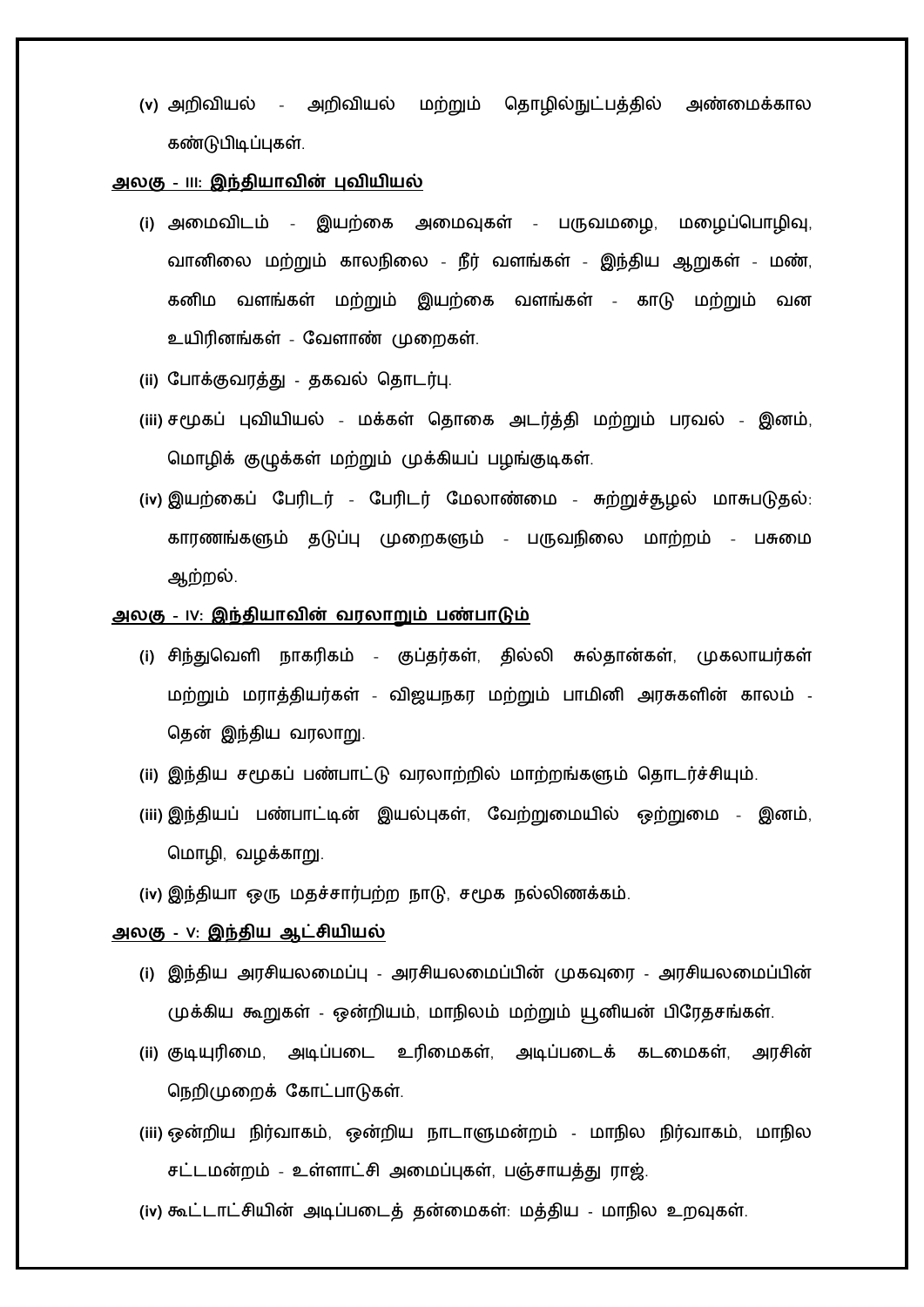- (v) தேர்தல் இந்திய நீதி அமைப்புகள் சட்டத்தின் ஆட்சி.
- **(vi)** பபொதுவொழ்வில் ஊழல் ஊழல் தடுப்பு நடவடிக்சககள் மற்றும் லோக் ஆயுக்தா - தகவல் உரிமை - பெண்களுக்கு அதிகொரமளித்தல் - நுகர்பவொர் பொதுகொப்பு அசமப்புகள் - மனித உரிசமகள் ைொைனம்.

#### **அலகு - VI: இந்ேியப் கபாருளாோரம்**

- **(i)** இந்தியப் பபொருளொதொரத்தின் இயல்புகள் ஐந்தொண்டு திட்ட மொதிரிகள் ஒரு மதிப்பீடு - திட்டக்குழு மற்றும் நிதி ஆபயொக்.
- (ii) வருவாய் ஆதாரங்கள் இந்திய ரிசர்வ் வங்கி **நிதி கொள்கை** மற்றும் பணவியல் கொள்கை - நிதி ஆணையம் - மத்திய மாநில அரசுகளுக்கிடையேயான நிதிப் பகிர்வு - சரக்கு மற்றும் சேவை வரி.
- **(iii)**இந்திய பபொருளொதொர அசமப்பு மற்றும் பவசலவொய்ப்பு உருவொக்கம், நிலச் சீர்திருத்தங்கள் மற்றும் வேளாண்மை - வேளாண்மையில் அறிவியல் தொழில்நுட்பத்தின் பயன்பாடு - தொழில் வளர்ச்சி - ஊரக நலன்சார் திட்டங்கள் - சமூகப் பிரச்சினைகள் - மக்கள் தொகை, கல்வி, நலவாழ்வு, வேலைவாய்ப்பு, வறுமை.

#### **அலகு – VII: இந்ேிய நேசிய இயக்கம்**

- (i) தேசிய மறுமலர்ச்சி ஆங்கிலேயர் ஆட்சிக்கு எதிரான தொடக்க கால எழுச்சிகள் - இந்திய தேசிய காங்கிரஸ் - தலைவர்கள் உருவாதல் - பி.ஆர்.அம்பேத்கர், பகத்சிங், பாரதியார், வ.உ.சிதம்பரனார், ஜவகர்லால் நேரு, காமராசர், மகாத்மா காந்தி, மௌலானா அபுல் கலாம் ஆசாத், தந்தை பெரியார், இராஜாஜி, சுபாஷ் சந்திர போஸ் மற்றும் பலர்.
- **(ii)** விடுதசலப் பபொரொட்டத்தின் பல்பவறு நிசலகள்: அகிம்சை முசறயின் வளர்ச்சி மற்றும் புரட்சிகர இயக்கங்கள்.
- (iii) வகுப்புவாதம் மற்றும் தேசப்பிரிவினை.
- <u>அலகு VIII: தமிழ்நாட்டின் வரலாறு, மரபு, பண்பாடு மற்றும் சமூக அரசியல்</u> இயக்கங்கள்
	- **(i)** தமிழ் ைமுதொய வரலொறு, பதொல்லியல் கண்டுபிடிப்புகள், ைங்க கொலம் முதல் இக்கொலம் வசரயிலொன தமிழ் இலக்கிய வரலொறு.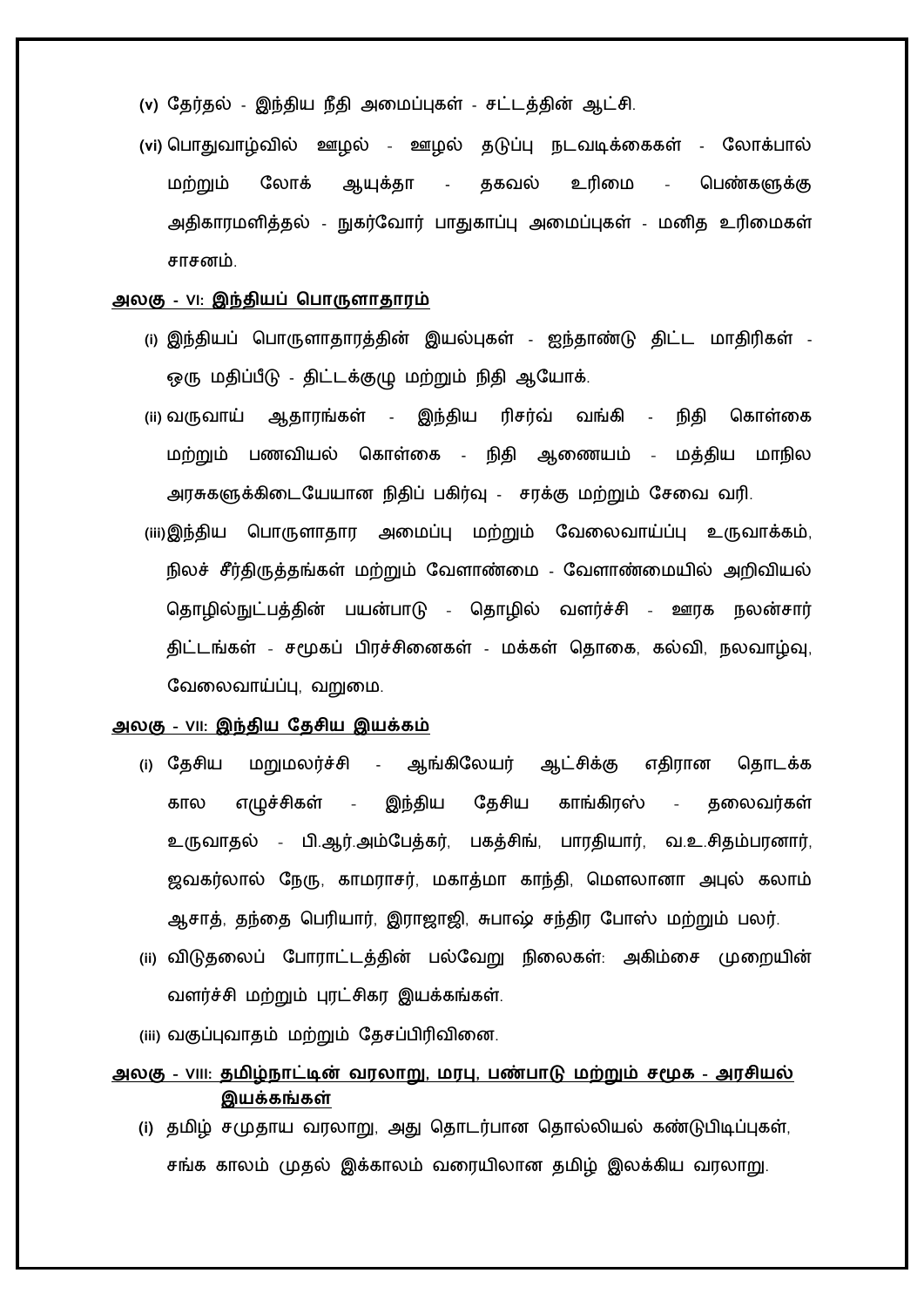#### **(ii)** திருக்குறள்:

- அ) மதச் ைொர்பற்ற தனித்தன்சமயுள்ள இலக்கியம்
- ஆ) அன்றொட வொழ்வியபலொடு பதொடர்புத் தன்சம
- இ) மானுடத்தின் மீதான திருக்குறளின் தாக்கம்
- ஈ) திருக்குறளும் மாறாத விழுமியங்களும் சமத்துவம், மனிதநேயம் முதலொனசவ
- உ) ைமூக அரைியல் பபொருளொதொர நிகழ்வுகளில் திருக்குறளின் பபொருத்தப்பொடு
- ஊ) திருக்குறளில் தத்துவக் பகொட்பொடுகள்
- **(iii)** விடுதசலப் பபொரொட்டத்தில் தமிழ்நொட்டின் பங்கு ஆங்கிபலயருக்கு எதிரான தொடக்க கால கிளர்ச்சிகள் - விடுதலைப் போராட்டத்தில் பபண்களின் பங்கு.
- **(iv)** பத்பதொன்பது மற்றும் இருபதொம் நூற்றொண்டுகளில் தமிழ்நொட்டின் ைமூக அரசியல் இயக்கங்களின் பரிணாம வளர்ச்சி - நீதிக்கட்சி, பகுத்தறிவு வாதத்தின் வளர்ச்சி - சுயமரியாதை இயக்கம், திராவிட இயக்கம் மற்றும் இவ்வியக்கங்களுக்கொன அடிப்பசட பகொள்சககள், தந்சத பபரியொர் மற்றும் பபரறிஞர் அண்ணொவின் பங்களிப்புகள்.

### **அலகு - IX: ேமிழகத்ேில் வளர்ச்சி ேிர்வாக**

- **(i)** தமிழ்நொட்டின் மனிதவள பமம்பொட்டுக் குறியீடுகளும் அவற்சற பதைிய மற்றும் பிற மாநிலங்களுக்கான குறியீடுகளுடன் ஒப்பாய்வும் தமிழகத்தின் சமூக பொருளாதார வளர்ச்சிக்கு சமூக மறுமலர்ச்சி இயக்கங்களின் பங்களிப்பு.
- (ii) அரசியல் கட்சிகளும் பலதரப்பு மக்களுக்கான நலத்திட்டங்களும் இடஒதுக்கீட்டுக் கொள்கைக்கான நியாயங்களும் சமூக வளங்களைப் பெறும் வாய்ப்புகளும் - தமிழகத்தின் பொருளாதார போக்குகள் தமிழகத்தின் சமூக பொருளாதார வளர்ச்சியில் சமூகநலத் திட்டங்களின் தொக்கமும் பங்களிப்பும்.
- **(iii)** ைமூக நீதியும் ைமூக ணக்கமும் ைமூகப் பபொருளொதொர பமம்பொட்டின் மூலொதொரங்கள்.
- (iv) தமிழகத்தின் கல்வி மற்றும் நலவாழ்வு (Health) முறைமைகள்.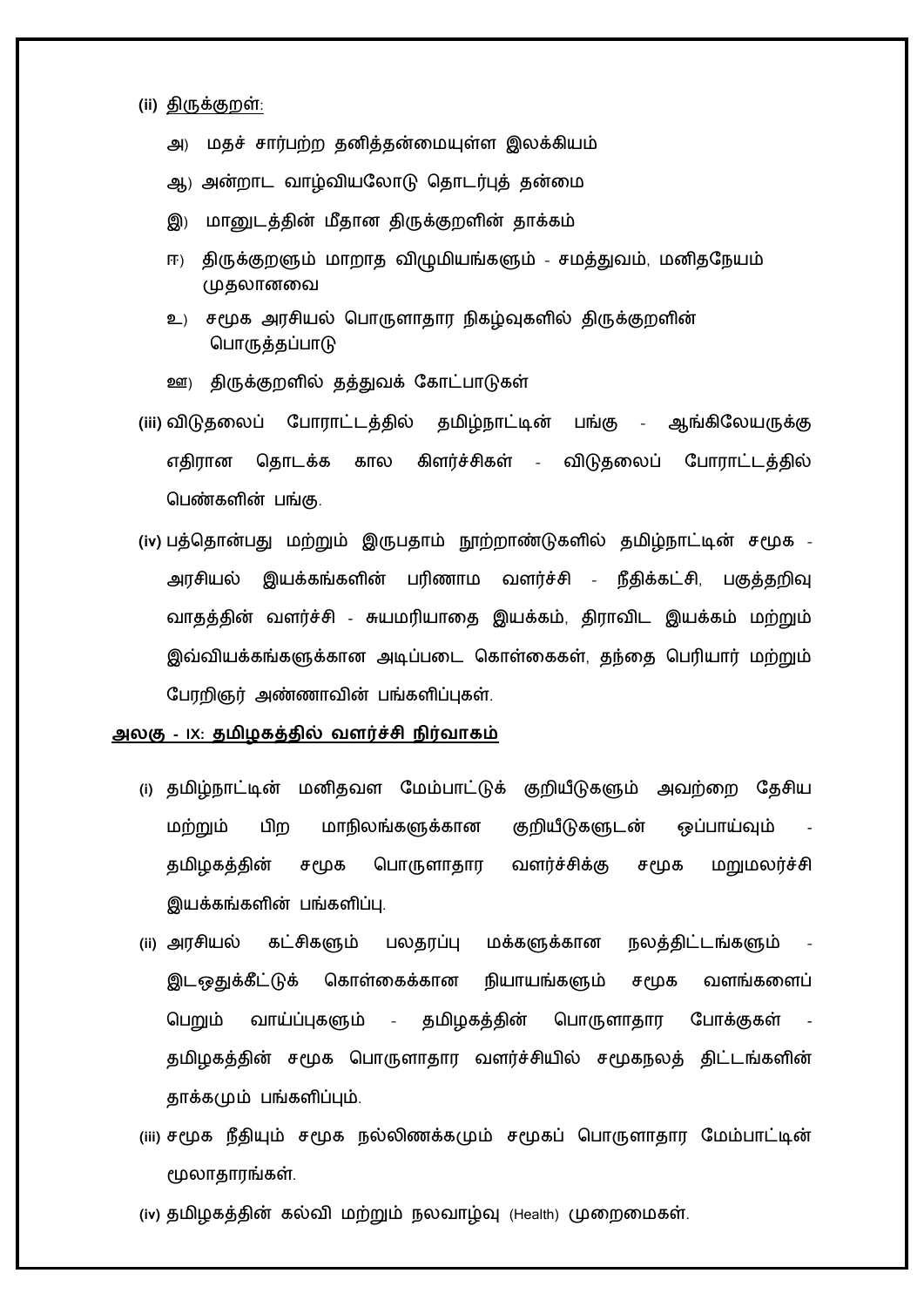- (v) தமிழகப் புவியியல் கூறுகளும் பொருளாதார வளர்ச்சியில் அவற்றின் தொக்கமும்.
- **(vi)** பல்பவறு துசறகளில் தமிழகம் நிகழ்த்தியுள்ள ைொதசனகள்.

**(vii)** தமிழகத்தில் மின்னொளுசக.

### **அலகு – X: ேிறனறிவும் மனக்கணக்கு நுண்ணறிவும் (APTITUDE AND MENTAL ABILITY)**

- **(i)** சுருக்குதல் விழுக்கொடு மீப்பபறு பபொதுக் கொரணி (HCF) பொது மடங்கு (LCM).
- **(ii)** .
- (iii) தனி வட்டி கூட்டு வட்டி பரப்பு கொள்ளளவு காலம் மற்றும் வேலை.
- (iv) தருக்கக் காரணவியல் புதிர்கள் பகடை காட்சிக் காரணவியல் எண் எழுத்துக் காரணவியல் - எண் வரிசை.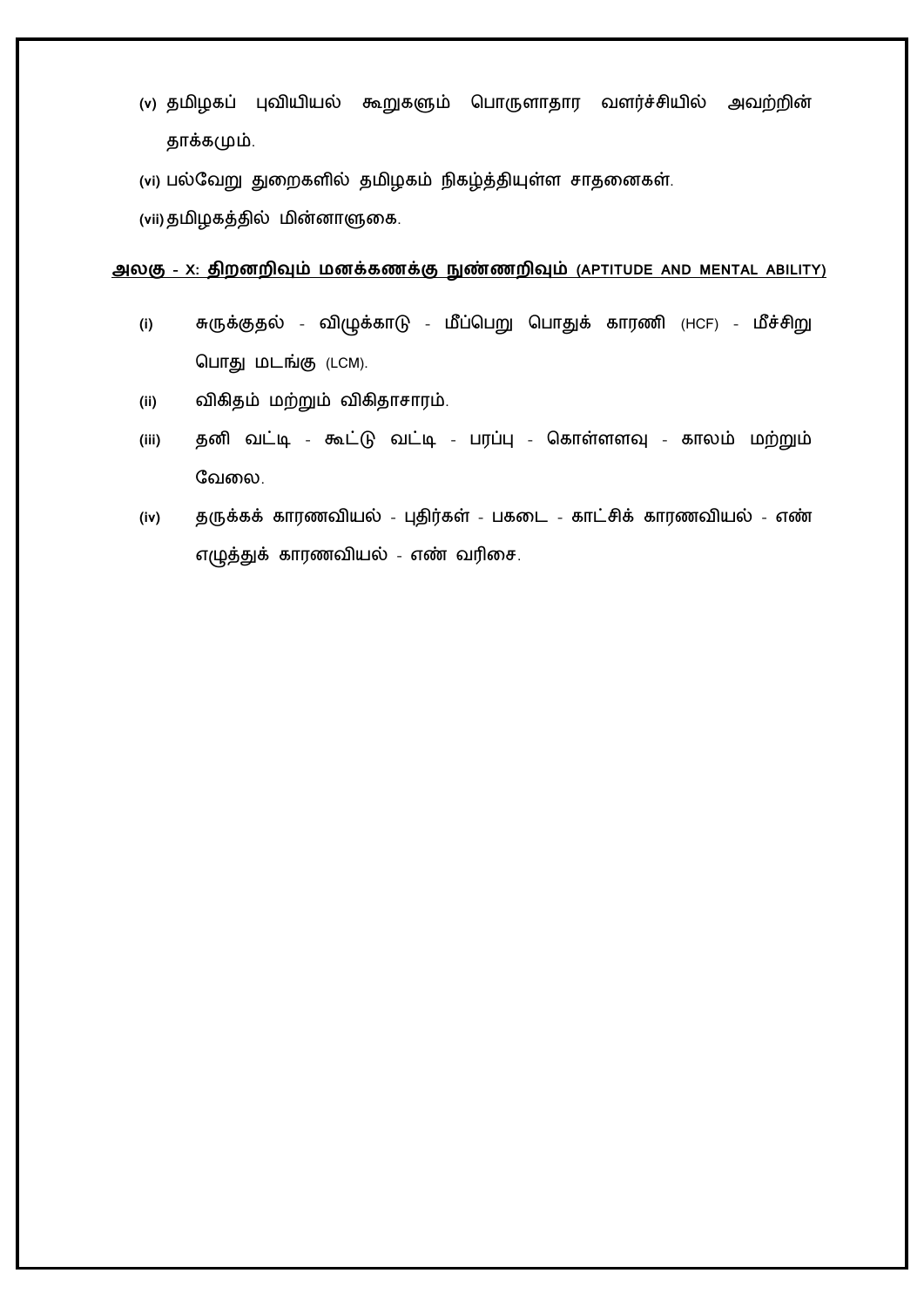#### <u> ஒருங்கிணைந்த</u> குடிமை பணிகள் தேர்வு-II</u>

## <u>(நேர்முகத்தேர்வு பதவிகள் மற்றும் நேர்முகத்தேர்வு அல்லாத பதவிகள்)</u> <u>(முதன்மைத்தோ்வு (விரிவான எழுத்துத் தேர்வு)</u>

<u>தாள்- ப</u>

#### <u>தேர்வுக்கான தலைப்புகள்</u>

- தலைப்பு 1 தமிழிலிருந்து ஆங்கிலத்துக்கு மொழிபெயா்த்தல்
- தலைப்பு 2 ஆங்கிலத்திலிருந்து தமிழுக்கு மொழிபெயா்த்தல்

**தாள்** -II

#### <u>தேர்வுக்கான தலைப்புகள்</u>

- 1 சுருக்கி வசரதல்
- தலைப்பு 2 பொருள் உணர்திறன்
- தலைப்பு 3 சுருக்கக் குறிப்பிலிருந்து விரிவாக்கம் செய்தல்
- தலைப்பு 4 திருக்குறளிலிருந்து கீழ்காணும் தலைப்புக்கள் தொடர்பாக கட்டுரை எழுதுதல்
	- அ) மதச் ைொர்பற்ற தனித்தன்சமயுள்ள இலக்கியம்.
	- ஆ) அன்றொட வொழ்வியபலொடு பதொடர்பு
	- இ) மானுடத்தின் மீதான திருக்குறளின் தாக்கம்
	- ஈ) திருக்குறளும் மாறாத விழுமியங்களும் சமத்துவம், மனிதபநயம் முதலொனசவ
	- உ) ைமூக அரைியல் பபொருளொதொர நிகழ்வுகளில் திருக்குறளின் பபொருத்தப்பொடு
	- ஊ) திருக்குறளில் தத்துவக் பகொட்பொடுகள்

தலைப்பு 5 - கடிதம் வரைதல் (அலுவல் சார்ந்தது)

## தேர்வுக்கான பாடத்திட்டம் <u> தமிழ்நாட்டின் வரலாறும், மரபும், பண்பாடும்</u>

**[ -I ( 1 2) -II (1 3**  கொடுக்கப்பட்டுள்ள தலைப்புகளுக்கு மட்டும்)]

- 1.1 தமிழர் நாகரிகத்தின் தோற்றமும் வளர்ச்சியும் செவ்வியல் காலம் முதல் இக்கொலம் வசர.
- 1.2 தமிழ்பமொழி வளர்ச்ைியில் ைங்க கொல இலக்கியமும் வரலொற்றுச் ைொன்றுகளும்.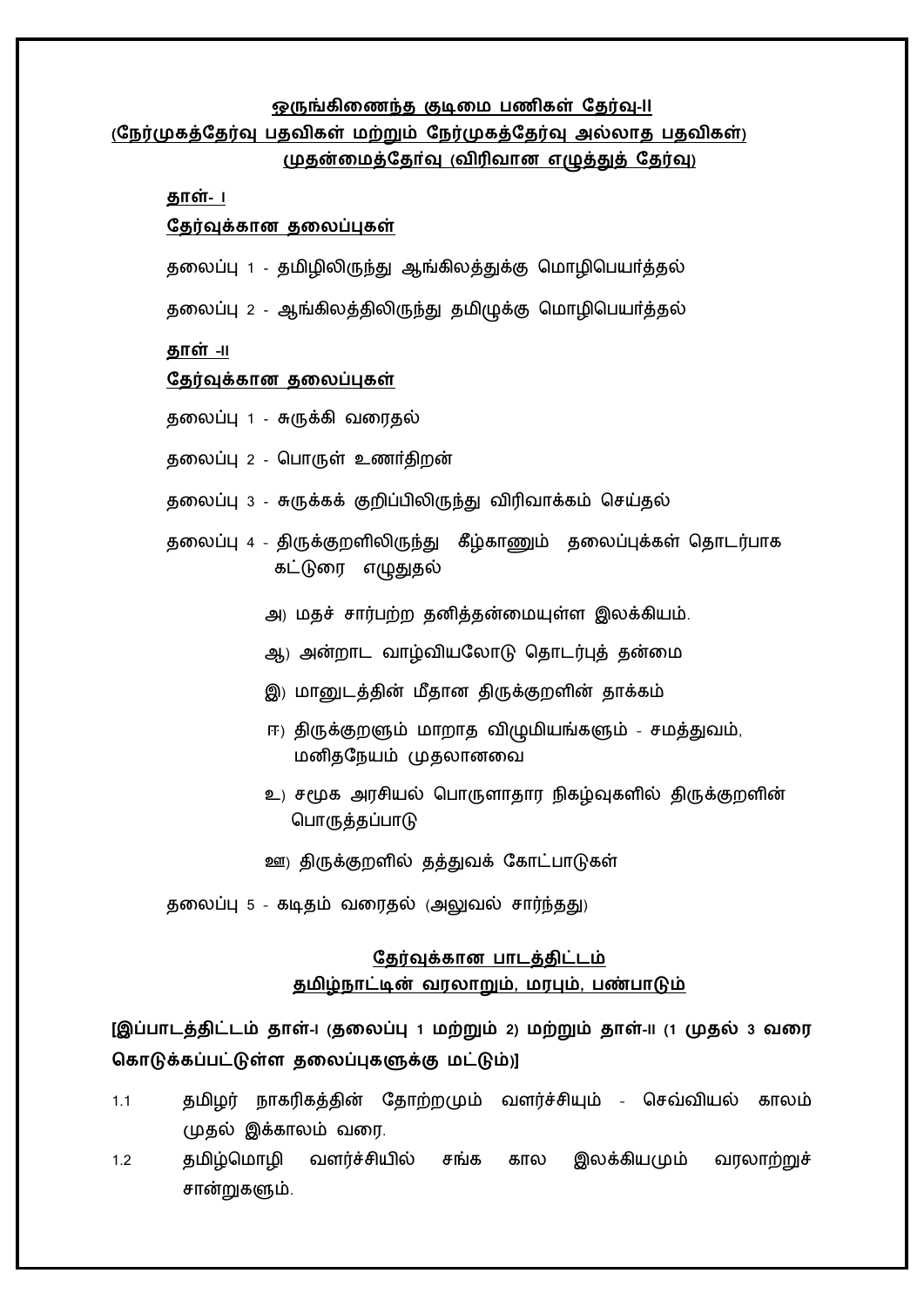- 1.3 தமிழ் இசை மரபு நொட்டுப்புற இசை, நொட்டுப்புற நடனம், நாட்டுப்புற இசைக் கருவிகள் மற்றும் நாட்டுப்புற நாடகங்கள் செவ்வியல் காலம் தொடங்கி பின் நவீனகாலம் வரை அதன் மாறுபாடுகள்.
- 1.4 நொடகக்கசல வ ீதி நொடகம் நொட்டொர் அரங்கம் மரபு வழியிலொன நொடக உத்திகள்.
- 1.5 ைமூகப் பபொருளொதொர வரலொறு கடல் கடந்த வணிகம் ைங்க இலக்கியச் சான்றுகள் (பட்டினப்பாலை முதலியன)
- 1.6 பகுத்தறிவு இயக்கங்கள் திரொவிட இயக்கம், சுயமரியொசத இயக்கம்.
- 1.7 தமிழ்நாட்டின் சமூகப் பொருளாதார முன்னேற்றம் மற்றும் சமூக நலத்திட்டங்களை நடை(முறைபடுத்துதலில் சமூக சீர்திருத்த இயக்கங்களின் பங்கு - இட ஒதுக்கீடும் பயன்களும் - தமிழ்நொட்டின் சமூகப் பொருளாதார வளர்ச்சியில் சமூக நீதி மற்றும் சமூக ஒற்றுசமயின் பங்கு.
- 1.8 பெண்ணியம் சமுதாயத்தில் பெண்ணியம், இலக்கியத்தில் பெண்ணியம் -பல்பவறு கருத்துகளும் பொர்சவகளும்.
- 1.9 இக்கொலத் தமிழ்பமொழி கணினித் தமிழ், வழக்கு மன்றத் தமிழ், நிர்வொக மொழியாகத் தமிழ், புதிய வகைமைகள்.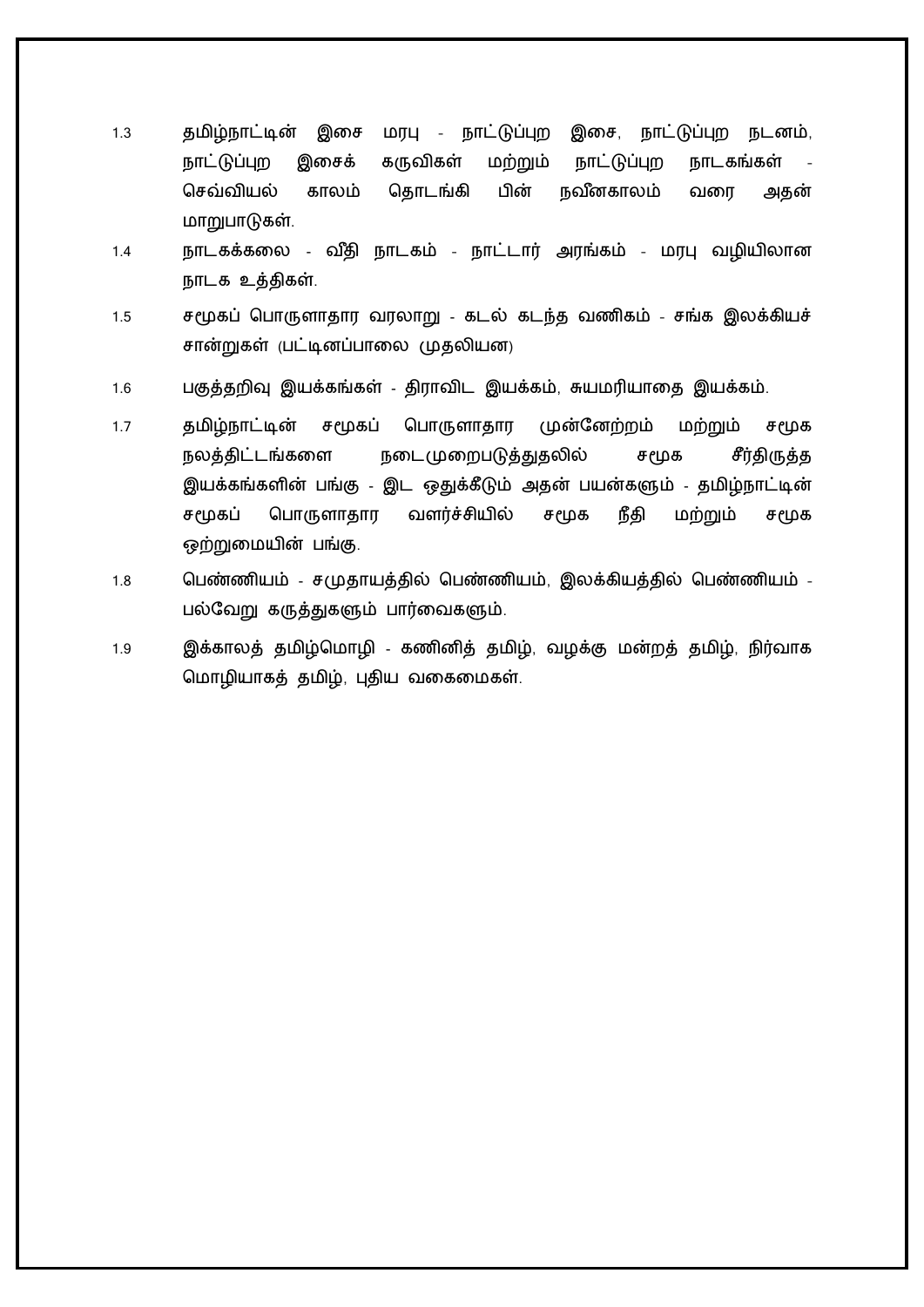# <u> ஒருங்கிணைந்த குடிமை பணிகள் தேர்வு-II</u> <u>(நேர்முகத்தேர்வு பதவிகள் மற்றும் நேர்முகத்தேர்வு அல்லாத பதவிகள்)</u> <u>தோ்வுக்கான திட்டம்</u>

## $(\mu$ தல்நிலைத் தேர்வு (கொள்குறி வகை) (பட்டப்படிப்புத் தரம்)

| பாடம்                                                                                                               | கால அளவு   | அதிகபட்ச<br>மதிபெண் | குறைந்தபட்ச<br>மதிப்பெண் |
|---------------------------------------------------------------------------------------------------------------------|------------|---------------------|--------------------------|
| <u>முதல்நிலைத் தேர்வு</u><br><u>கொள்குறி வகை</u><br>பொது அறிவு<br>(பட்டப்படிப்புத் தரம்)<br>$(175 \n\quad$ இனங்கள்) |            |                     |                          |
| திறனறிவும் மனக்கணக்கு நுண்ணறிவும்<br>(பத்தாம் வகுப்புத் தரம்)<br>$(25 \n\quad$ இனங்கள்)<br>(மொத்தம் - 200 இனங்கள்)  | 3 மணிநேரம் | 300                 | 90                       |